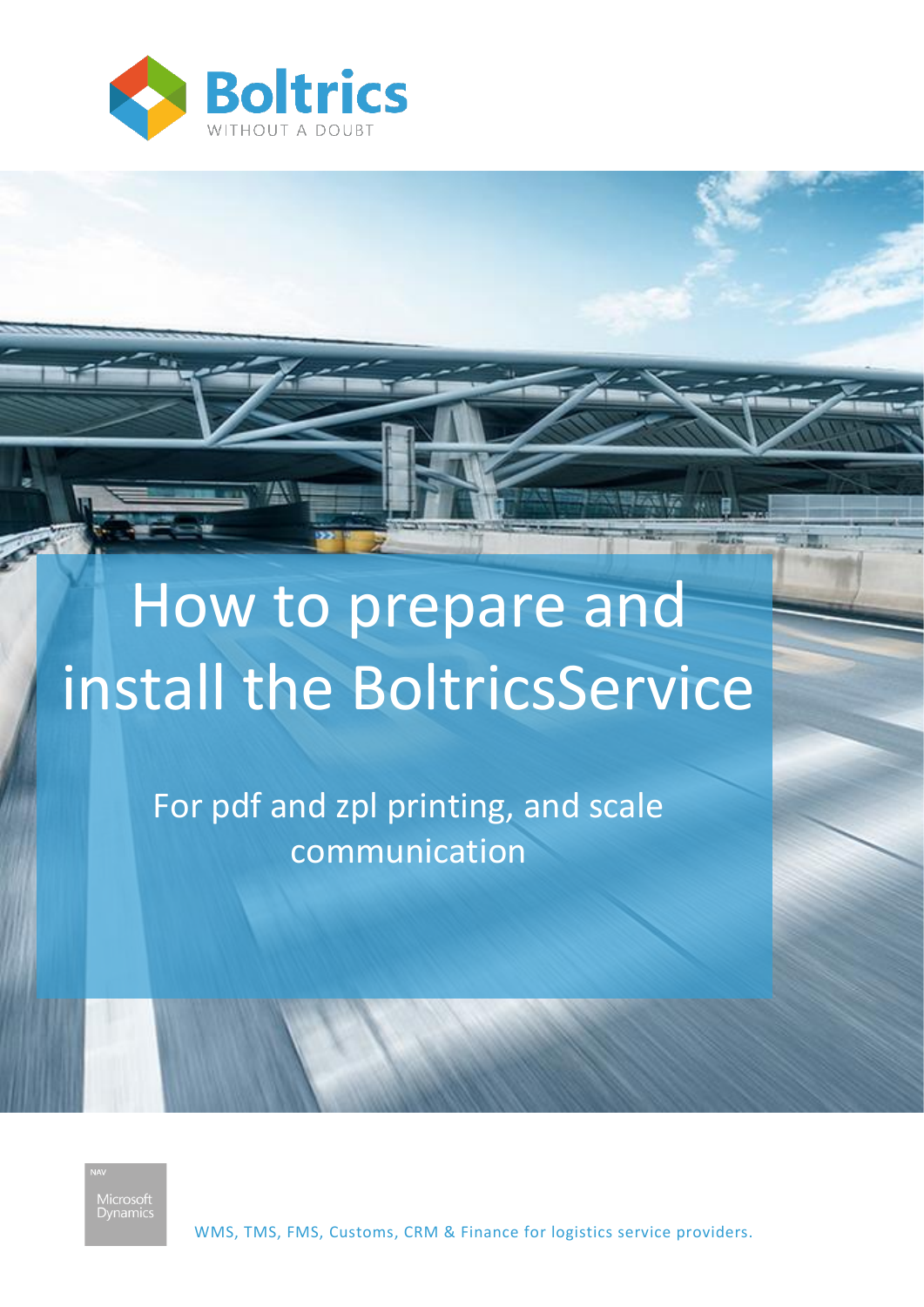# Table of content

| Read me first               | 3        |
|-----------------------------|----------|
| <b>Server Requirements</b>  | 4        |
| <b>Network Requirements</b> | $\Delta$ |
| Firewall                    | $\Delta$ |

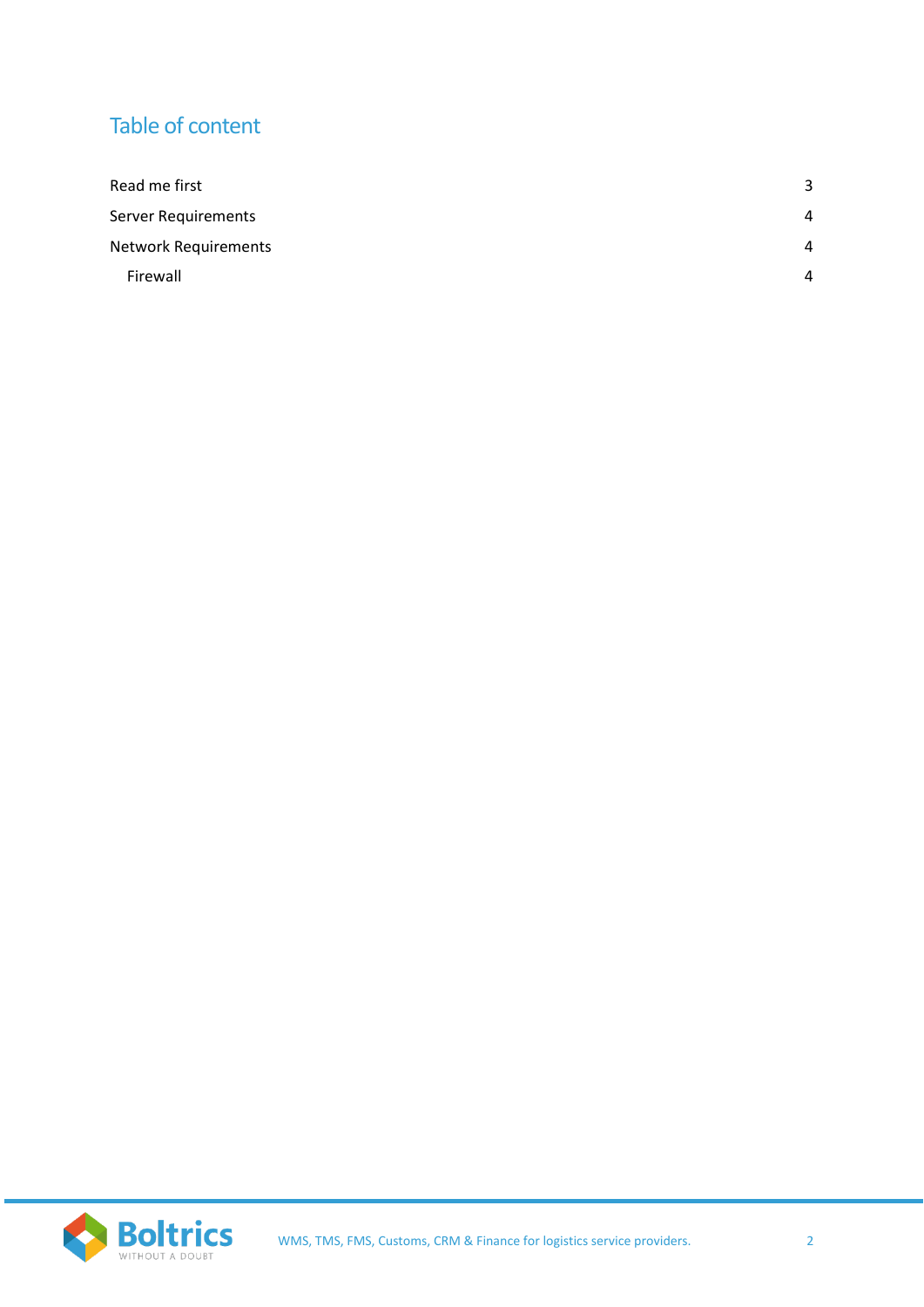# <span id="page-2-0"></span>Read me first

This document describes the installation requirements for the BoltricsService.

To be able to print from the Business Central web client we use a local BoltricsService running in IIS. This can be installed on an existing print-server or combined with the Telnet-Server.

If you have any questions, please contact our Support department:

- Email: [support@boltrics.nl;](mailto:support@boltrics.nl)
- Telephone No.: +31 (0)318 742 550.

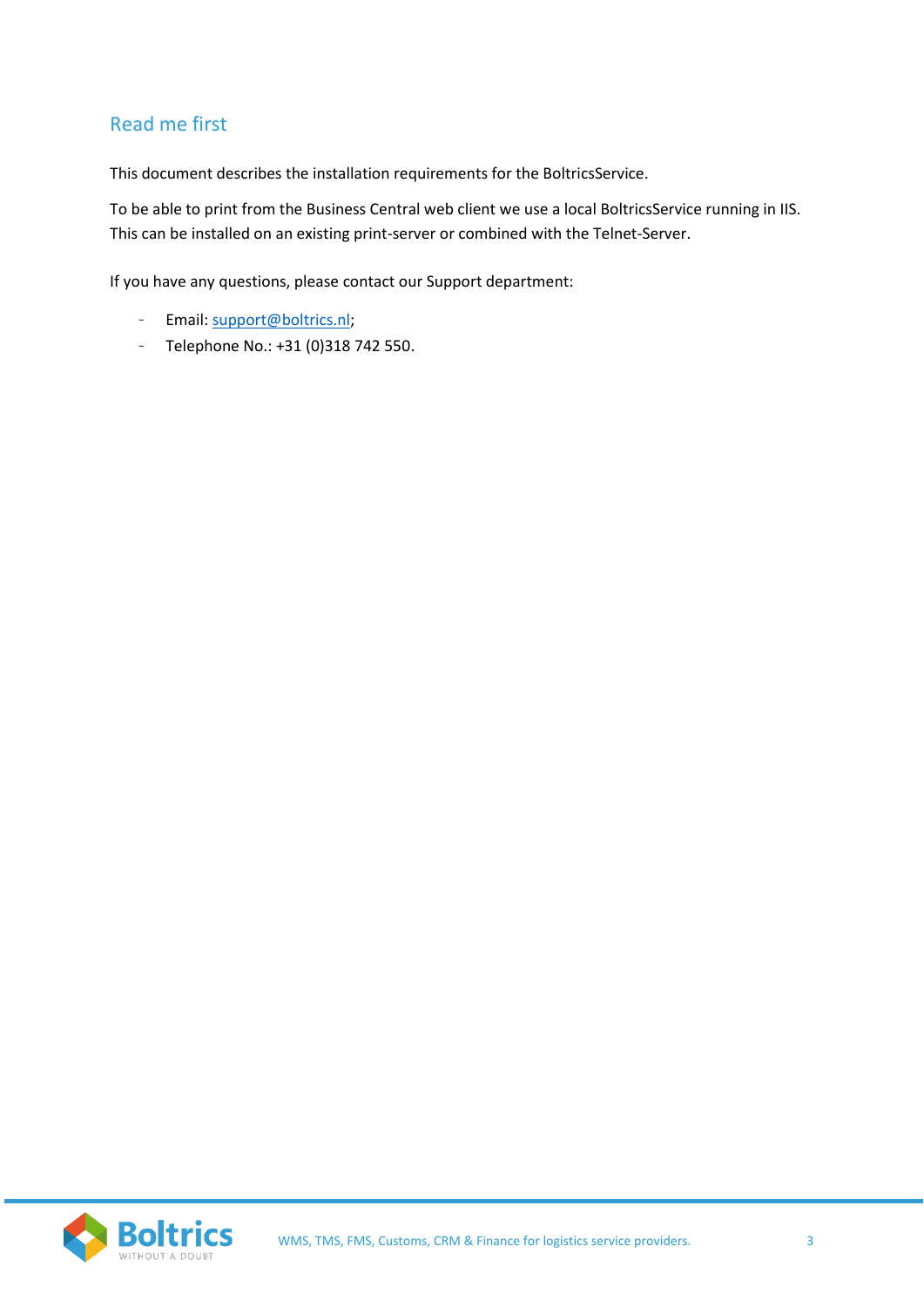## <span id="page-3-0"></span>Server Requirements

#### **Minimum Hardware Requirements**

2 vCores 2.0 GHz; Memory 8 GB; Disk space per (virtual)drive: 25 GB Free Disk Space;

#### **Minimum Software Requirements**

Windows Server 2016 / 2019 Standard or DataCenter; Powershell 5.1; IIS; .Net 4.8;

## <span id="page-3-1"></span>Network Requirements

#### <span id="page-3-2"></span>Firewall

Below you can see the requirements for the Firewall rule. This only applies to Boltrics and Microsoft Cloud customers.



For IP-addresses whitelisting, please see [our documentation about IP-Adresses](https://bpbcdownloads.blob.core.windows.net/documentation/IPAddresses/IPAdresses.pdf)